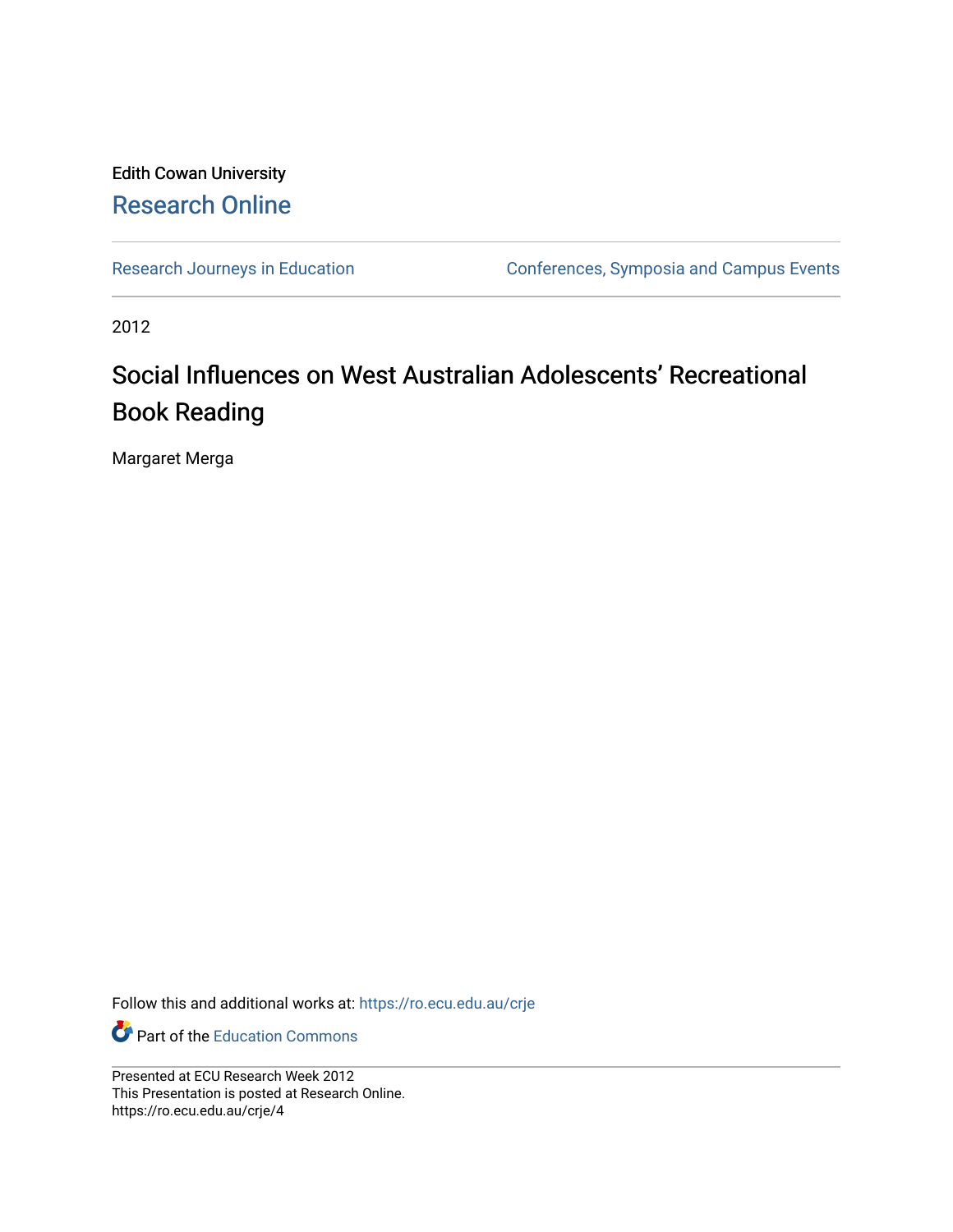

#### Social Influences on West Australian Adolescents' Recreational Book Reading

Margaret Merga under supervision of Dr Brian Moon, Mrs Barbara Harris and Dr Jan Gray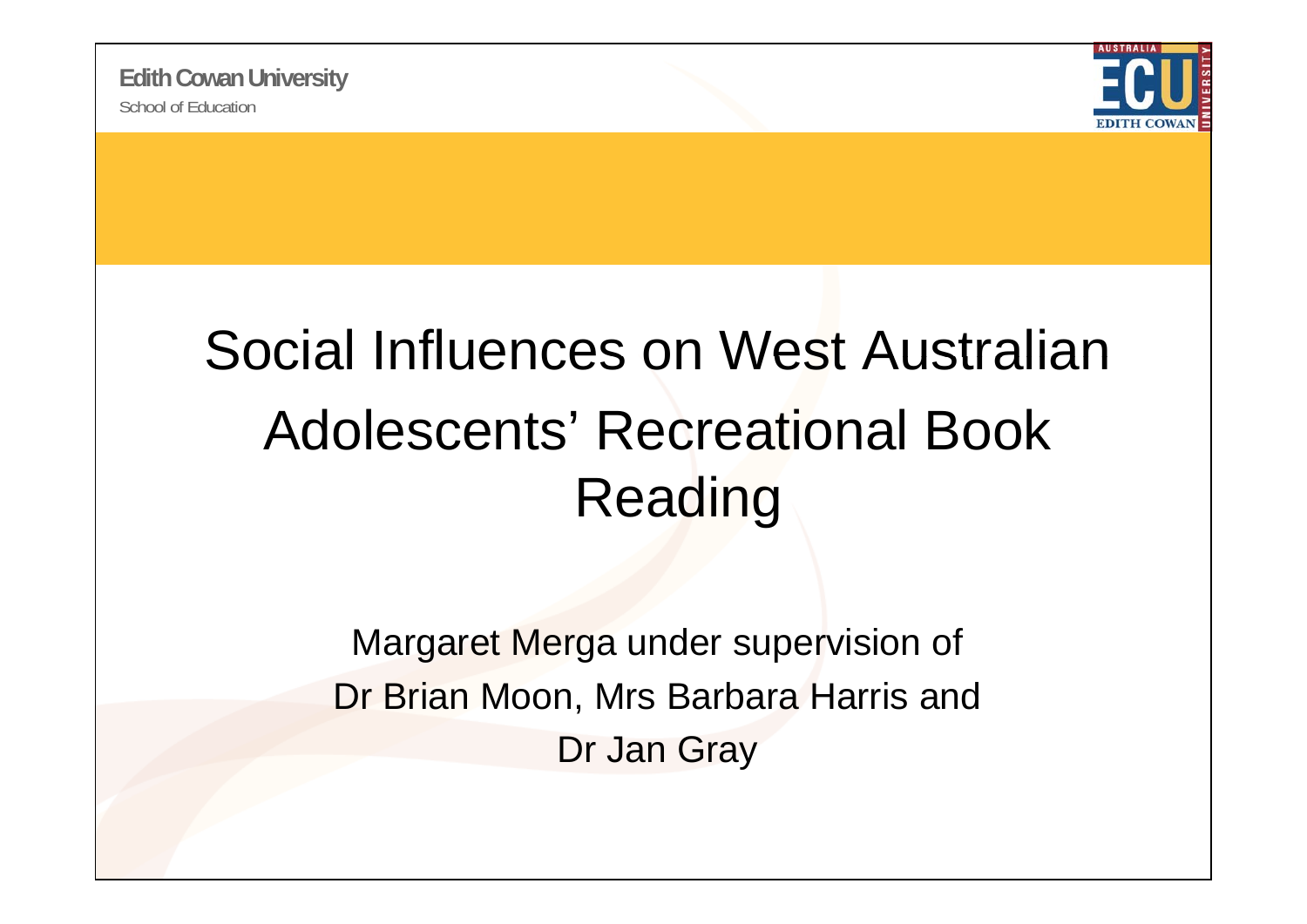

## National Year of Reading

• "…outside health and housing, encouraging a child to read and keeping them reading is arguably the single most important thing that can be done to influence positive outcomes in young people's lives – socially, culturally, educationally and economically (ABS, 2012)"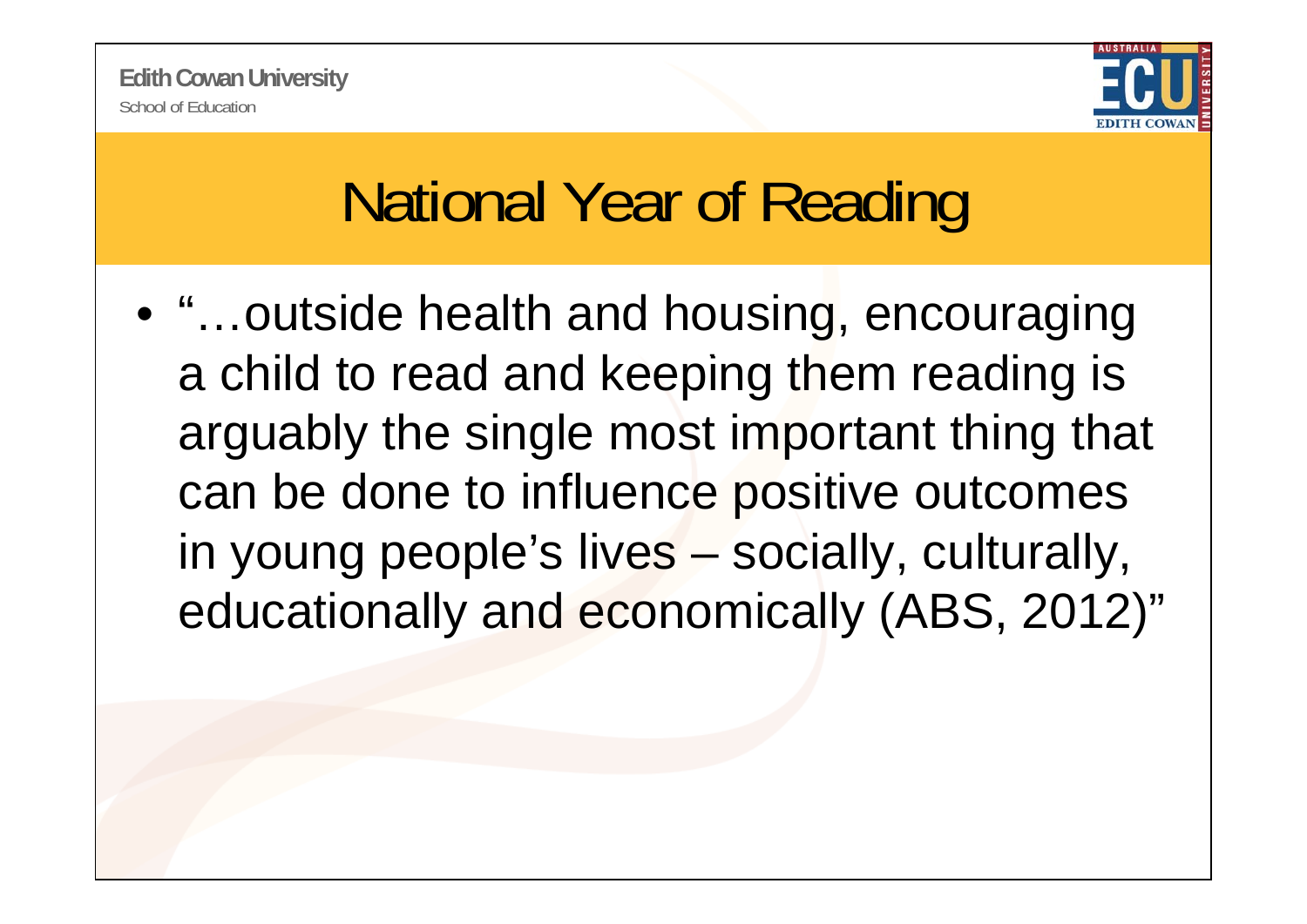

| Why Recreational Book Reading is Important           |                        |
|------------------------------------------------------|------------------------|
| <b>Independent Reading</b><br><b>Minutes Per Day</b> | Words read per<br>year |
| 65.0                                                 | 4 358 000              |
| 21.1                                                 | 1823000                |
| 4.6                                                  | 282 000                |
| 0.1                                                  | 8000                   |
|                                                      |                        |

(Cunningham and Stanovich, 2001)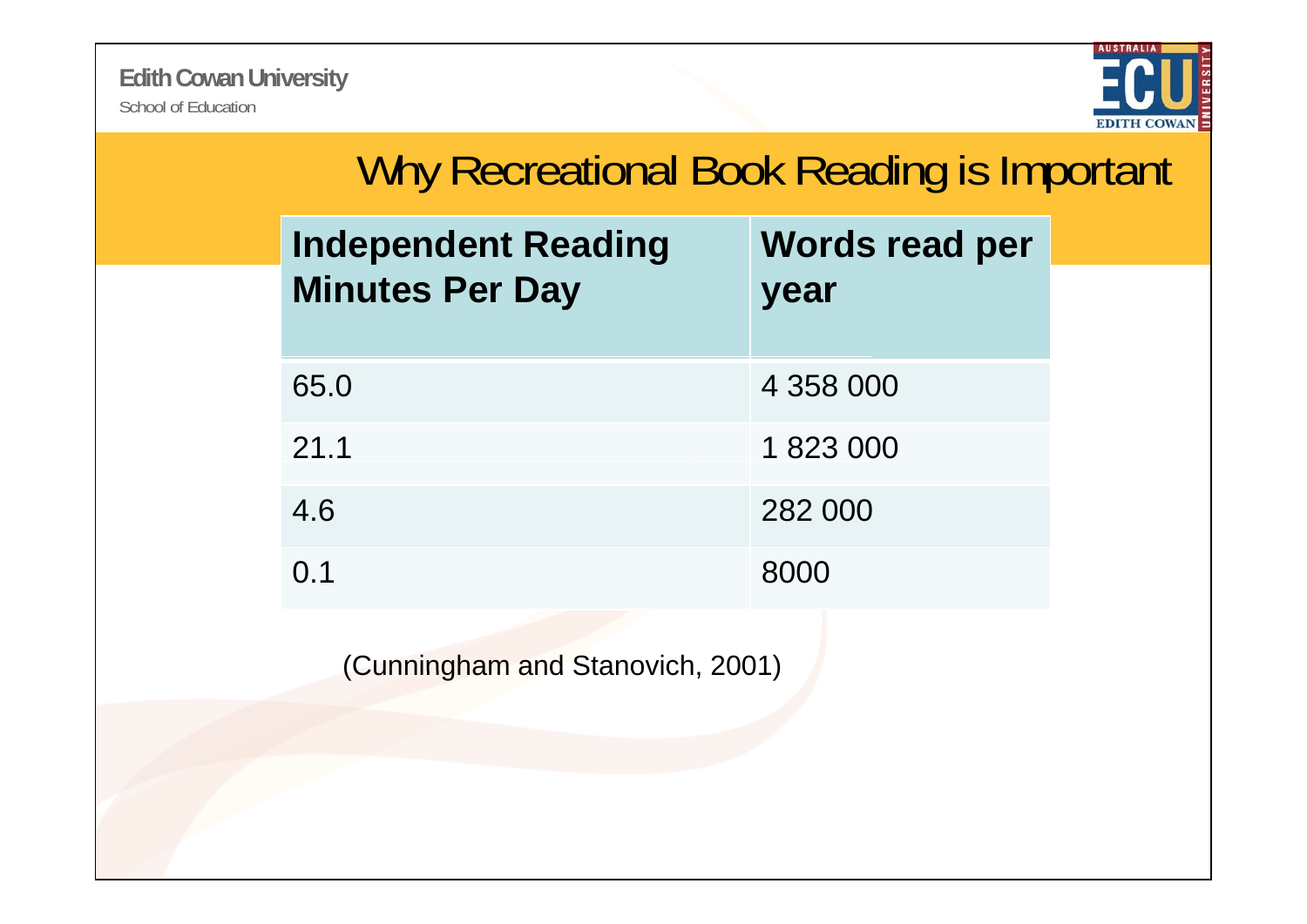

### Australia

- **Enjoyment of recreational reading**
- **45% of primary students**
- **24% of secondary school students**
- • **No other pleasure activity registered such a decrease in enjoyment postp y ubert** ( ,) Nieuwenhuizen, 2001)
- Aliteracy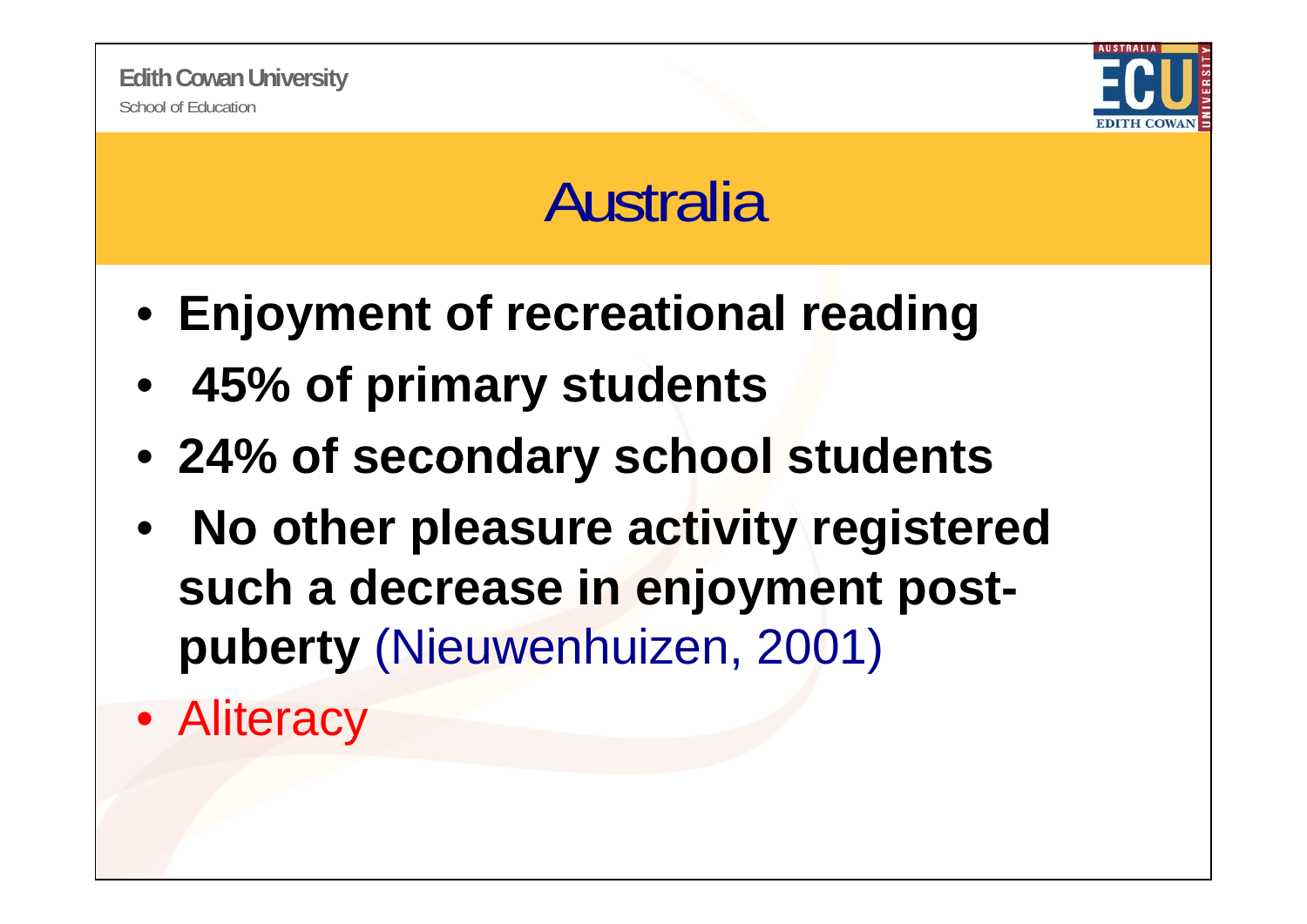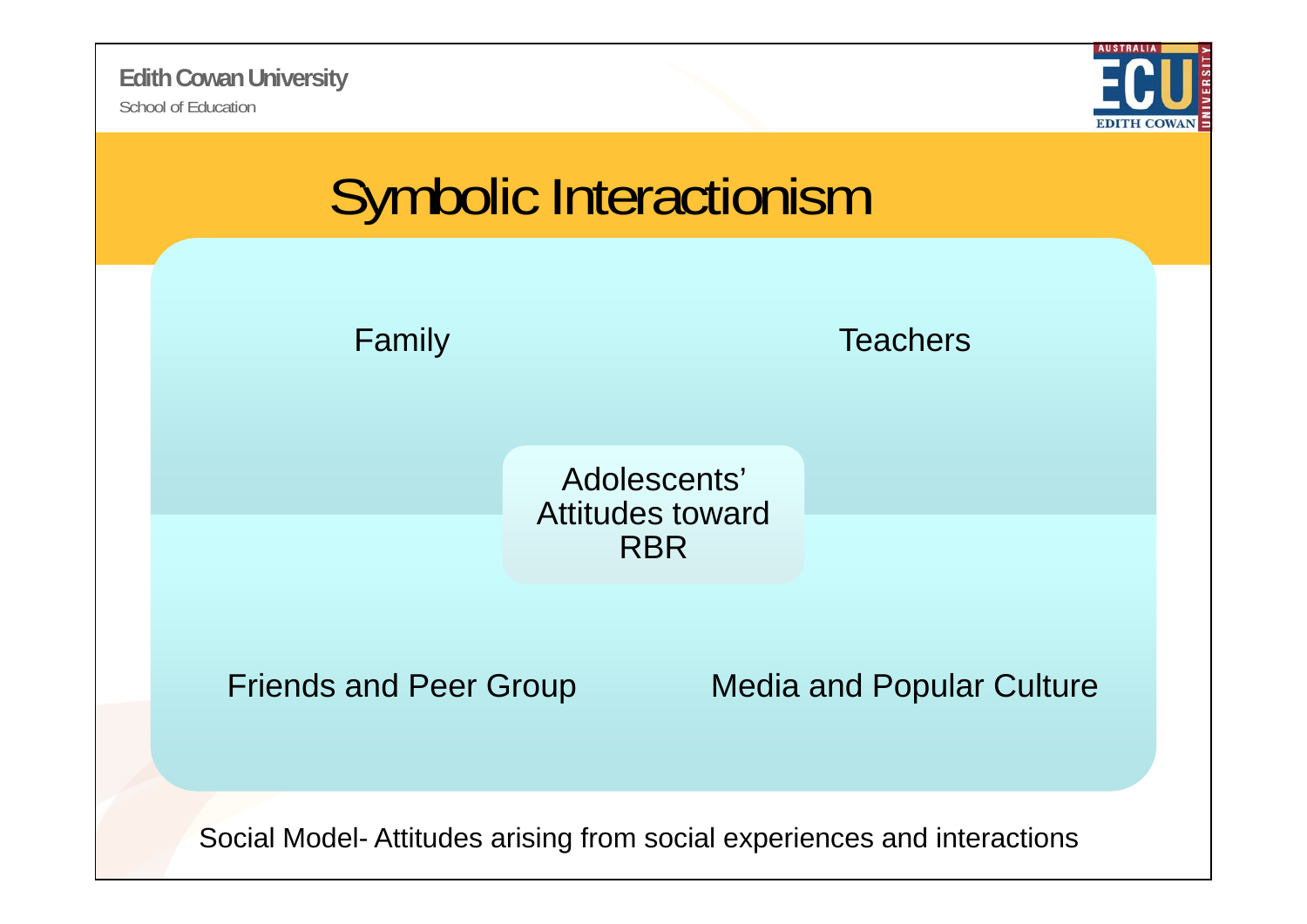School of Education**Edith Cowan University**



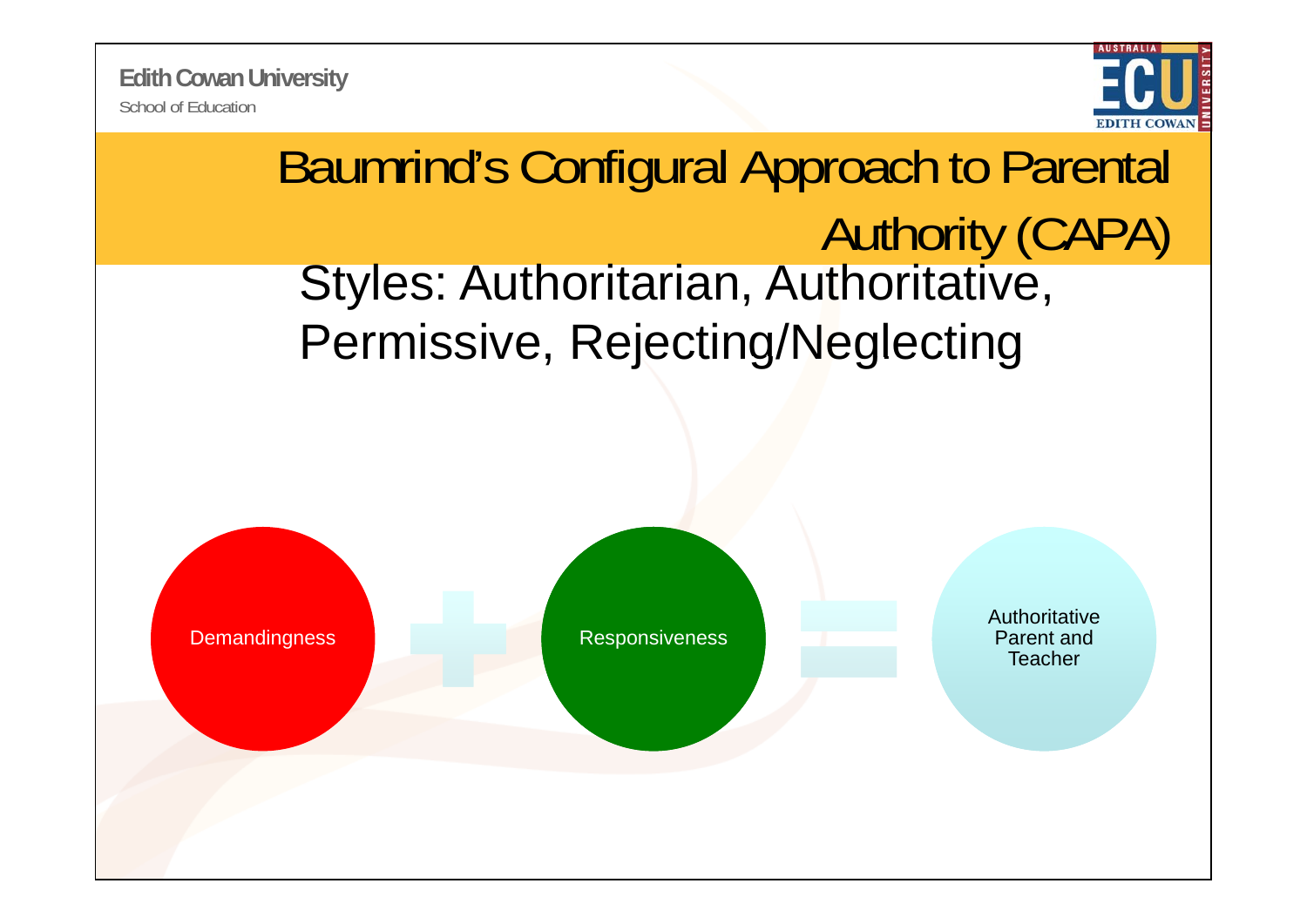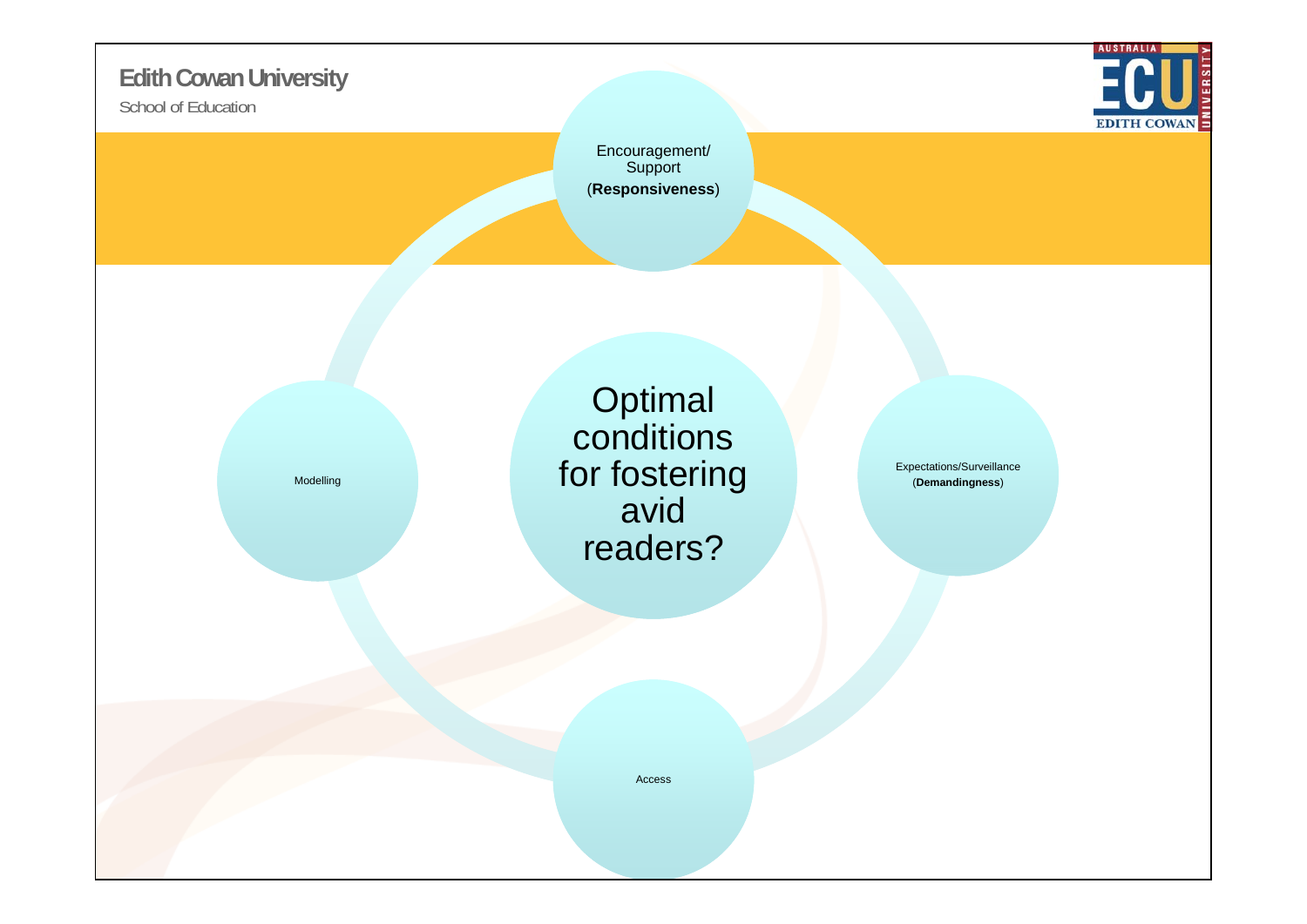

#### Research seeks to explore…

- Frequency and volume
- Current attitudes
- Impact of parents, English teachers, friends and peer group
- Changes in school policy and practice implied by the findings?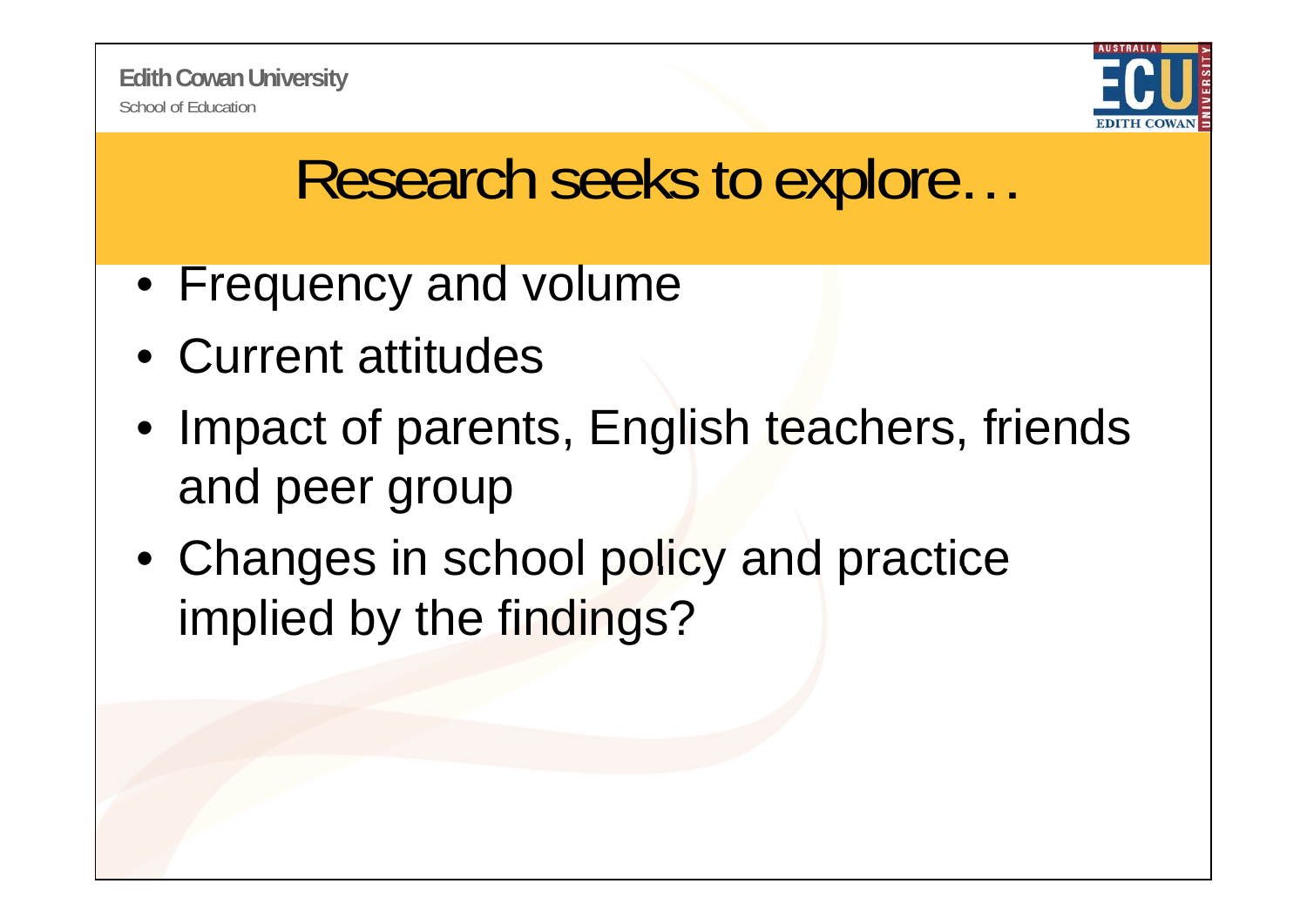

# **Methodology**

- Mixed method- Explanatory Design (Creswell and Clark, 2007).
- Primarily quantitative survey
- Qualitative semi-structured interviews
- Differences important
- Currently in data collection phase